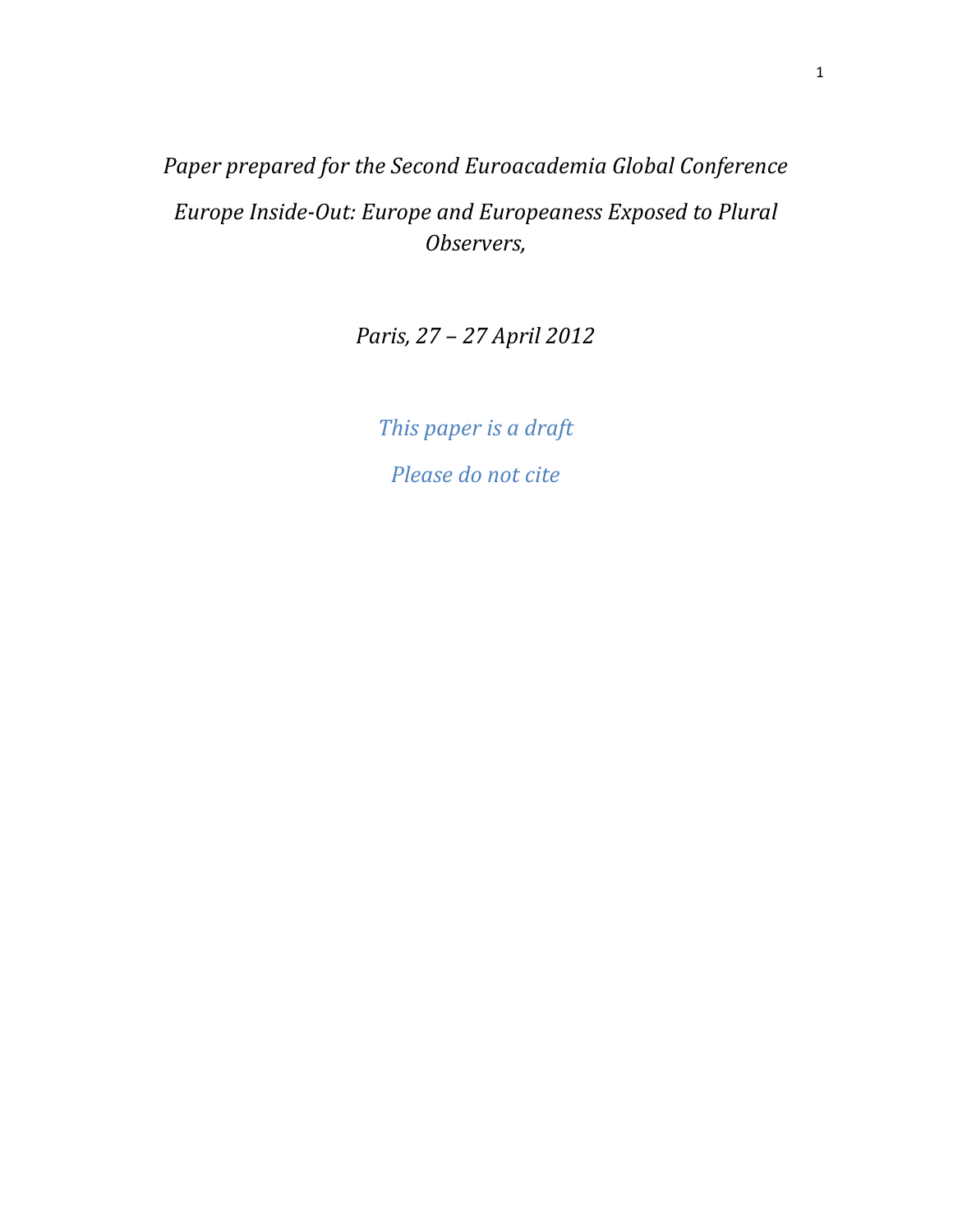## **European Parliament as a Cosmopolitan Parliament**

**Helena Koutchoura**  University of Strasbourg Groupe de Sociologie Politique Européenne

#### **Abstract:**

The uniqueness of the European Parliament among other parliaments in the world consists in its cosmopolitan character manifested in many ways. Firstly, the political groups in the European Parliament are transnational structures organized by political affiliation and not by nationality. Secondly, cosmopolitanism of the European parliament is manifested through social and professional background of the MEPs which demonstrates a substantial number of international studies and international professional experience among the MEPs especially among the members of the political bodies of the European Parliament. Thirdly, cosmopolitanism of the European Parliament can be viewed through the Europeanization processes that affect national parties represented in the European parliament. The MEPs are often recognized by their national parties as specialists in EU affairs. Providing an expertise in the EU politics to their national parties, the MEPs can influence the attitude of their national parties towards the EU and the European integration. Fourthly, speaking about the cosmopolitanism of the European parliament, it is important to take into account the socializing role of the European parliament and its cosmopolitan environment for the MEPs independently of their political, professional and educational background even if the possibility of socializing capacities of the European institutions is still subject to debate in European studies due to some methodological problems. As the European Parliament is becoming more powerful and important actor in the political system of the EU, the cosmopolitanism of the European Parliament contributes to the construction of the EU as a post-national order.

**Keywords:** cosmopolitanism, cosmopolite, cosmopolitan, Europeanization, party politics, European Parliament, MEPs, political groups, socialisation

### **Introduction**

Immanuel Kant, one of the main spiritual precursors of the European integration has also set up philosophical grounds for a cosmopolitan theory in his famous essay "Perpetual Peace" (1795). The spiritual origins of the European integration and cosmopolitanism are linked from their very beginning. The European integration has created a unique political system made up of institutions that combine supranational and intergovernmental aspects in their functioning and composition. The European integration would not be possible without the development of some cosmopolite attitudes within the European political structures.

The European Parliament sets itself apart from traditional national parliaments thanks to the predominance of supranational dimension in its structure and functioning that engenders a specific cosmopolite and multicultural environment of the European Parliament. The uniqueness of the European Parliament among other parliaments in the world consists in its cosmopolitan character manifested in many ways. Cosmopolitan tendencies at the European Parliament do not mean that the MEPs are necessarily becoming "world citizens". This paper will examine whether the MEPs have some prerequisites for forming in the foreseeable future a cosmopolitan community which may be based on the shared European values and the common political system of the EU.

## **1 - Structure and organization of the European Parliament**

Firstly, the cosmopolitan features of the European Parliament as an institution are due to its structure and organization. The political groups in the European Parliament are transnational structures organized by political affiliation and not by nationality. However, political groups are made up of national delegations, and the heads of national delegations are important interlocutors for the political groups chairs. Thus the MEPs are not completely disconnected from their national parties within the transnational political groups of the European Parliament. The national delegations attempt to insert their national perspective into the common position of their political group.

The internal decision-making process of the political groups at the European Parliament represents a series of complex multi-level negotiations which involve several actors of transnational political groups at the European Parliament and implies a frequent communication between them. This communication takes place not only within the same political group but also between the representatives of the rival political groups. In fact the political groups of the European Parliament are obliged to interact and cooperate with their political rivals in order to win majority of votes necessary for taking decisions during the plenary sessions. This cooperation between the rival political groups allows the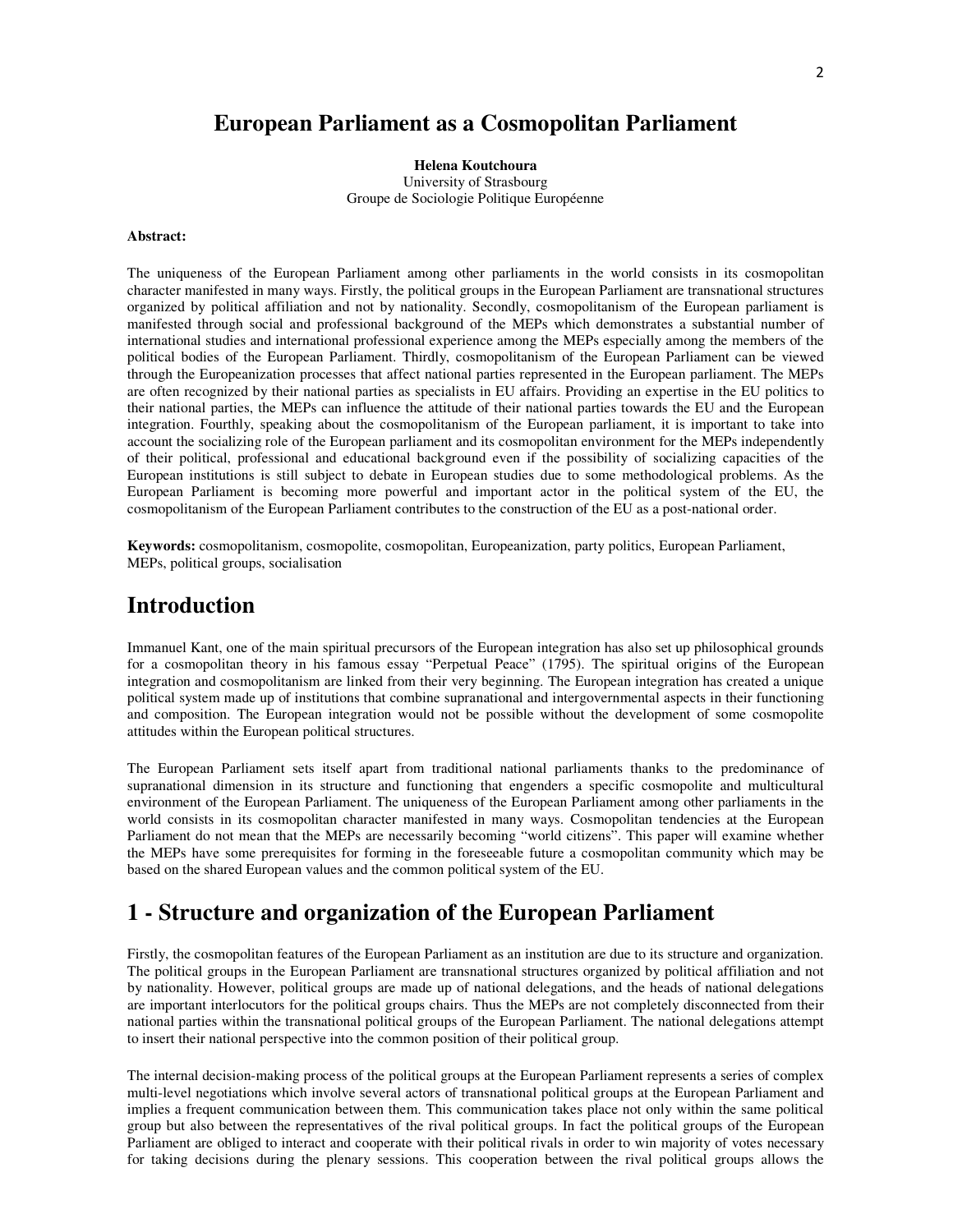European Parliament to carry out its powers jointly with the Council of the European Union and the European Commission.

According to Simon Hix and Christopher Lord, the meetings of the political groups of the European Parliament are functioning in the style of a "qualified supranationalism" which allows to develop common positions that reconcile political preferences of a political group with those of its national delegations. The conclusion of transnational agreements by means of majority voting among the national delegations of political groups during the plenary sessions of political groups is the main aim of various group meetings. However, each national delegation has the right not to support the common line of its political group during the plenary session, so long as this delegation has been openly explained and reasonably justified their dissent to the rest of the group beforehand.<sup>1</sup> This style of a "qualified supranationalism" seeks to maximise transnational agreement while allowing for reasoned national and other political divergences from the group position when necessary.<sup>2</sup>

However, it is possible to suppose that the EU enlargement brought some changes in a "qualified supranationalism" applied to the meetings of transnational political groups. The Polish delegations at the European Parliament are very selective about their affinities with their political groups and the national parties which are the members of their political groups. In case of a voting that is politically sensitive for Poland, Polish delegations which belong to different political groups of the European Parliament try to develop a common position during informal meetings of the so-called "Polish Club" (*Klub Polski*) which was mentioned in the author's interviews with some Polish MEPs.<sup>3</sup> The Polish scholar Wojciech Furman confirmed the existence of the "Polish Club" (*Klub Polski*) and the efficiency and utility of this form of cooperation between the Polish MEPs which transcends the transnational political groups of the European Parliament:

*"Polish euro-deputies proved to be the only ones in the European Parliament to establish a national parliamentary club – Klub Polski (Polish Club). As much as it was noticed that its name makes a refer-ence to the names of the Polish parliamentary clubs that used to function within the parliaments of the states that had partitioned Poland, some advantages of the club's formula might be identified. It enables systematic consultations concerning bills, identifying in them issues that are important for Poland and negotiating a joint strategy of action."*<sup>4</sup>

An efficient functioning of the political groups is manifested in the voting of their members. The analysis of the voting behaviour of the MEPs allows to appreciate the internal cohesion of the political groups. The main political groups of the European Parliament – Group of the European People's Party (Christian Democrats), Group of the Progressive Alliance of Socialists and Democrats and the Alliance of Liberals and Democrats for Europe – are characterised by a sufficient level of internal coherence in order to remain the key actors of the European Parliament and exercise an important influence on the political system of the European Union. The political groups at the European Parliament are obliged to conclude alliances with the rival political groups during the voting of the plenary session because none of the political groups is not in a position to obtain a sufficient number of votes for a simple majority at the European Parliament. This necessity to maintain a dialogue and cooperate with other political groups is reinforced by the demand for a simple majority which allows the European Parliament to influence the decision-making process of the European Union.

However, the presence of dissident votes among the national delegations of the political groups reflects the ideological heterogeneity of the political groups as well as their respective European party federations. The Eastern enlargement of the European Union reinforced centrifugal forces within the political groups of the European Parliament. This process affected mostly the EPP-ED Group and contributed significantly to its split in the Group of the European People's Party (Christian Democrats) (EPP) and the European Conservatives and Reformists (ECR).

## **2 – Socio-professional background of the MEPs and cosmopolitanism**

Secondly, the cosmopolitanism of the European parliament is manifested through social and professional background of the MEPs which demonstrates a substantial number of international studies and international professional experience among the MEPs especially among the members of the political bodies of the European parliament.

French scholars Willy Beauwallet and Sébastien Michon drew attention to a number of fundamental differences between national political elites and the MEPs from the point of view of their social resources and characteristics like age, education, gender. Approximately since  $6<sup>th</sup>$  legislature the European Parliament appears to be an alternate space of political professionalization for a partly internationalized intellectual elite which consists of a greater number of women in comparison to the national parliamentary elite. This new European elite is characterized by a predominance of cultural capitals in its structure of social resources. 5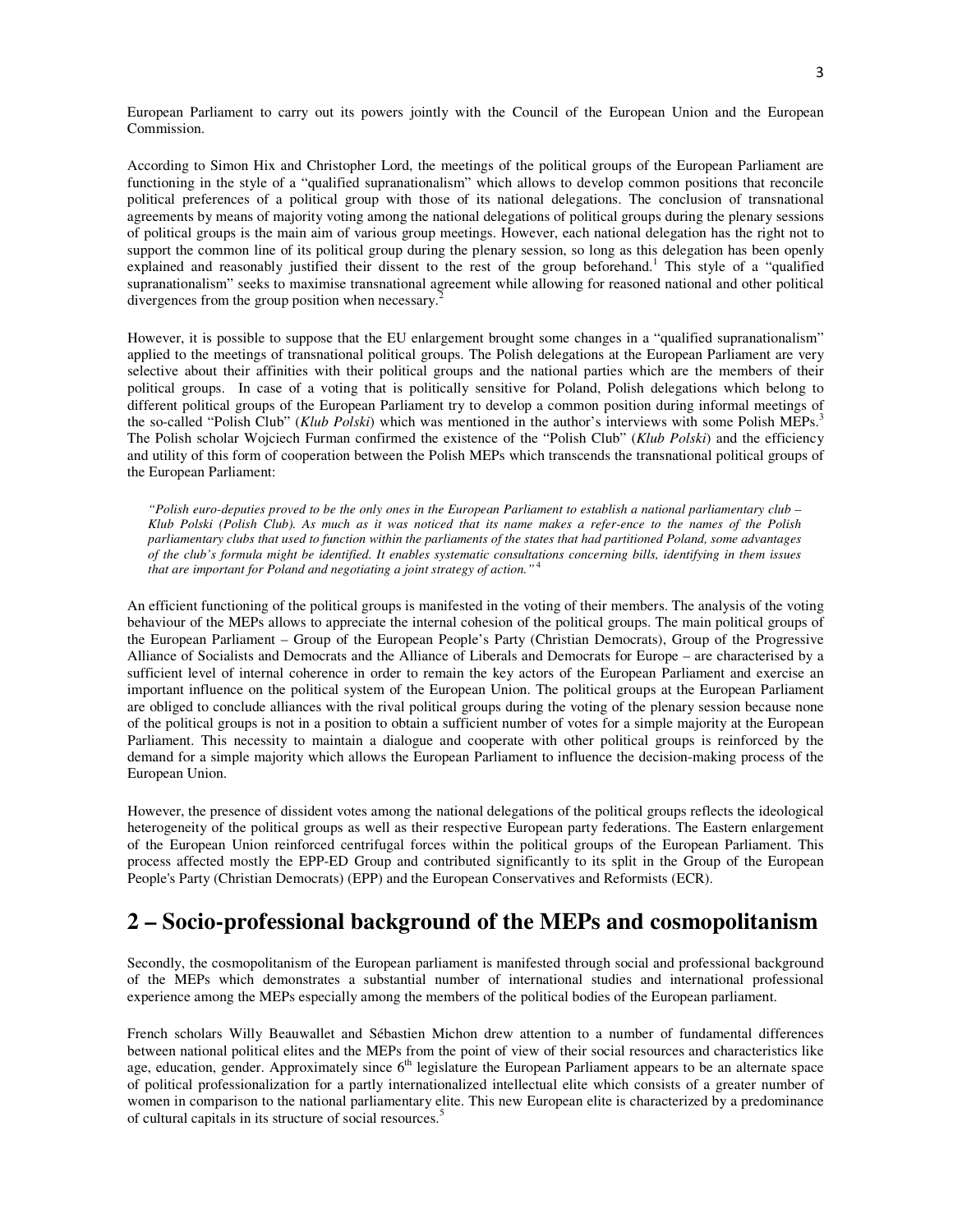The MEPs of the 6<sup>th</sup> legislature present a middle-class profile with a predominance of superior intellectual professions (for example, university teachers, and lawyers). The high level of university diplomas confirms an intellectual profile of an important part of the MEPs. Among the MEPs of the  $6<sup>th</sup>$  legislature more than four out of five accomplished university studies; a quarter defended a PhD thesis.<sup>6</sup> The MEPs are also characterised by an internationalisation of their profiles which is due mostly to their university studies accomplished abroad. During the  $6<sup>th</sup>$  legislature more than one out of ten MEPs has obtained a university diploma in a foreign country located in Europe, in the United States and even in Russia for some MEPs from the Central European countries.<sup>7</sup> All these alternative social and political resources of the European parliamentary elite contribute to develop a cosmopolitan character of the European Parliament. An international educational or professional experience, intellectual professions, a relatively younger age are the factors that contribute to the affirmation of the European Parliament as a more cosmopolite body than national parliaments.

It is worth noting that for the members of the political bodies of the European parliament (President of the European Parliament, vice-presidents, quaestors, parliamentary committee chairs, political group chairmen) the level of theirs university diplomas is a significant variable: a high level of university diploma (Master's degree, PhD) increase chances of obtaining a position in the political bodies of the European Parliament.<sup>8</sup>

This paper will show that the below trends are completely valid for the MEPs from the new member states on the example of the Polish MEPs. The tables "The international experience of the Polish MEPs, 2004-2009" and "The international experience of the Polish MEPs, 2009-2014" present the distribution of the international experience among the Polish MEPs of the  $6<sup>th</sup>$  and  $7<sup>th</sup>$  legislatures from different political parties. There are two categories of the international experience: a European experience and an experience in the US and Canada. A European experience can take diverse forms: having a post of observer at the European Parliament during the pre-accession period, a professional experience at the European organisations outside the EU (for example the Council of Europe), taking part in the accession negotiations, membership at the European non-governmental organisations, working at the institutional structures responsible for managing the pre-accession aid programmes, membership at the parliamentary committee dealing with the European affairs, a professional experience in a European country.

The average rate of a European experience among the Polish MEPs of the  $6<sup>th</sup>$  legislature constitutes 63% while the average rate of an experience in the US and Canada reaches 25, 9%. The average rate of a European experience among the Polish MEPs of the  $7<sup>th</sup>$  legislature rose to 68% whiles their average rate of an experience in the US and Canada fell to 16%. The internationalisation of the socio-professional profiles of the Polish MEPs is due mostly to their Europeanization.

The data from the tables 1 and 2 shows a great importance of international experience as a specific political resource for the Polish MEPs. However, it is worth noting that a European experience is a first priority for the Polish delegations at the European Parliament. Indeed, the Polish political parties tend to recruit candidates for the post of MEP among politicians having a previous European experience.

| <b>Political</b><br>party<br>name | <b>Total number of members</b> | European experience    |                            | Experience in the US<br>and Canada |                     |
|-----------------------------------|--------------------------------|------------------------|----------------------------|------------------------------------|---------------------|
|                                   |                                | <b>Total</b><br>number | <b>Frequency</b><br>in $%$ | <b>Total</b><br>number             | Frequency<br>in $%$ |
| P <sub>O</sub>                    | 15                             | 9                      | 60                         | 4                                  | 26,7                |
| <b>LPR</b>                        | 10                             | 5                      | 50                         | $2^*$                              | 20                  |
|                                   |                                |                        |                            | $3^{**}$                           | 30                  |
| PiS                               | 7                              | 6                      | 85,7                       | $2^*$                              | 28,6                |
|                                   |                                |                        |                            | $-$ **                             | 14,3                |
| SO <sub>1</sub>                   | 6                              | $\overline{c}$         | 33,3                       | 2                                  | 33,3                |
| <b>SLD-UP</b>                     | 5                              | 4                      | 80                         | 2                                  | 40                  |
| UW/PD                             | $\overline{4}$                 | 3                      | 75                         | $\theta$                           | $\Omega$            |
| <b>PSL</b>                        | $\overline{4}$                 | $\overline{c}$         | 50                         | $\Omega$                           | $\Omega$            |
| SdPL                              | 3                              | 3                      | 100                        | $\overline{2}$                     | 66,7                |
| <b>Total</b>                      | 54                             | 34                     | 63                         | 14                                 | 25,9                |

### **Table 1: The international experience of the Polish MEPs, 2004-2009**

*Source:* data compiled by the author from the personnel websites of the Polish MEPs of the 6<sup>th</sup> legislature and from the official website of the European Parliament: http://www.europarl.europa.eu/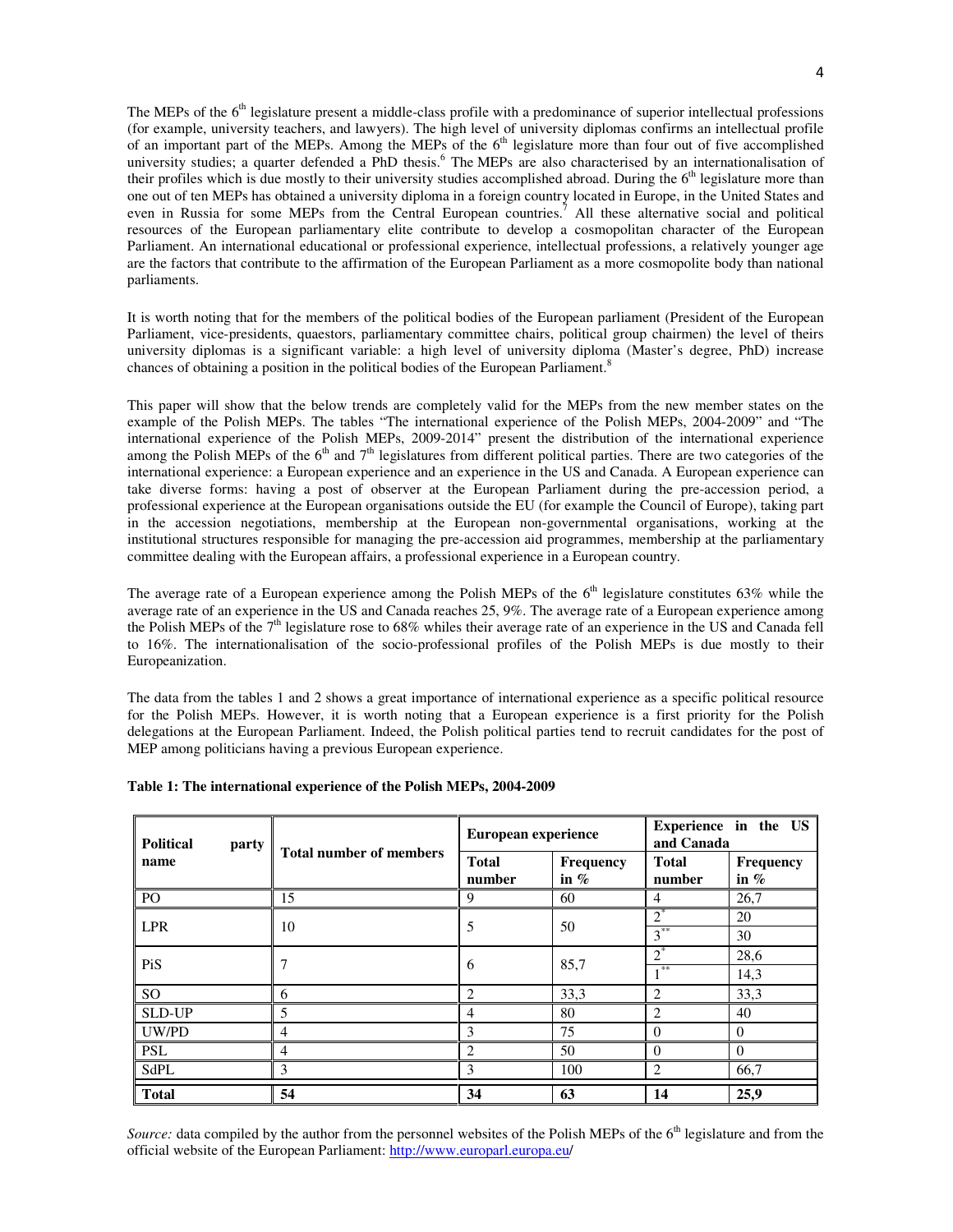

\_\_\_\_\_\_\_\_\_\_\_\_\_\_\_\_\_

| <b>Political</b><br>party<br>name | <b>Total number of members</b> | European experience    |                             | <b>Experience in the US and</b><br>Canada |                     |
|-----------------------------------|--------------------------------|------------------------|-----------------------------|-------------------------------------------|---------------------|
|                                   |                                | <b>Total</b><br>number | <b>Frequency</b><br>in $\%$ | Total<br>number                           | Frequency<br>in $%$ |
| P <sub>O</sub>                    | 25                             | 7                      | 68                          |                                           | 24                  |
| PiS                               | 15                             |                        | 73,3                        |                                           |                     |
| <b>SLD-UP</b>                     |                                |                        | 57,1                        |                                           | 28,6                |
| <b>PSL</b>                        |                                |                        | 66,6                        |                                           |                     |
| <b>Total</b>                      | 50                             | 34                     | 68                          |                                           | 16                  |

**Table 2: The international experience of the Polish MEPs, 2009-2014** 

*Source:* data compiled by the author from the personnel websites of the Polish MEPs of the 7<sup>th</sup> legislature and from the official website of the European Parliament: http://www.europarl.europa.eu/

# **3- European Parliament, Europeanization of party politics and cosmopolitanism**

The cosmopolitanism of the European Parliament can be viewed through the Europeanization processes that affect national parties represented in the European parliament. The concept of Europeanization is often understood in its broad political or geopolitical dimension as an approximation to the EU membership and the norms and practices of the EU political system. Scholars that examine the Europeanization processes within the framework of a geopolitical approach often establish a link between Europeanization and post-communist transformation in Central and Eastern Europe (CEE) leading to the EU membership and continuing after the EU accession:

"*Europeanisation has, in one form or another, been part of the narrative of post-communist transformation in Central and Eastern Europe (CEE) from the outset, in 1989 – or, in some respects even earlier, with the rediscovery of Central Europe during the 1980s and Gorbachev's early hopes of establishing a common European home. The 'return to Europe' was a driving force behind the changes of the 1990s, and increasingly – at least in the more northerly states – with a growing commitment to and practical preparations for joining the European Union (EU), an objective that was achieved for most of these states in 2004. However, this was clearly not the end of the process and it soon became clear that, while EU membership might be part of a process of Europeanisation, it was certainly not the whole thing. Soon after 2004, with the rise of the Kaczy*ń*skis in Poland, the victory of Fico in Slovakia, riots in Hungary and the growing prominence of a number of extremist forces in the region, it became obvious that EU accession was not the whole answer to the perceived problems*  of patchy post-communist democratisation and its incomplete consolidation. The implication was that the east-central  $F<sub>2</sub>$ *European states were just not 'Europeanised' enough.*"

From this geopolitical perspective most of the authors found little evidence that the EU membership has a considerable impact to the party politics and especially to the political parties of the Central European countries parties. Paul G. Lewis argues that "existing research into European party politics, West, Central and East, suggests that the EU has in fact had little direct influence on party politics."<sup>10</sup> Robert Ladrech insists on the existence of the indirect influence of the EU on the party politics. This influence embraces different aspects of party politics: programmatic change, organizational change, patterns of party competition, party-government relations, relations beyond the national party system. $^{11}$ 

However, the introduction of direct elections to the European Parliament in 1979 strengthened the political influence of the EU on national parties and party politics. The prominent European politician and scholar Richard Corbett pointed out the revolutionary role of the European Parliament and the MEPs after 1979 for national political parties, their structure and party politics:

*"None the less, it did mean that almost every main political party in Europe now contained a number of full-time politicians whose primary interest and activity concerned European affairs. The way in which these new political creatures were integrated into the formal structure of each political party varied enormously according to the characteristics of each one and sometimes according to the party's attitude to Europe. None the less, over a period of years, virtually every political party adapted it structure to give a role to MEPs in its organs."<sup>12</sup>*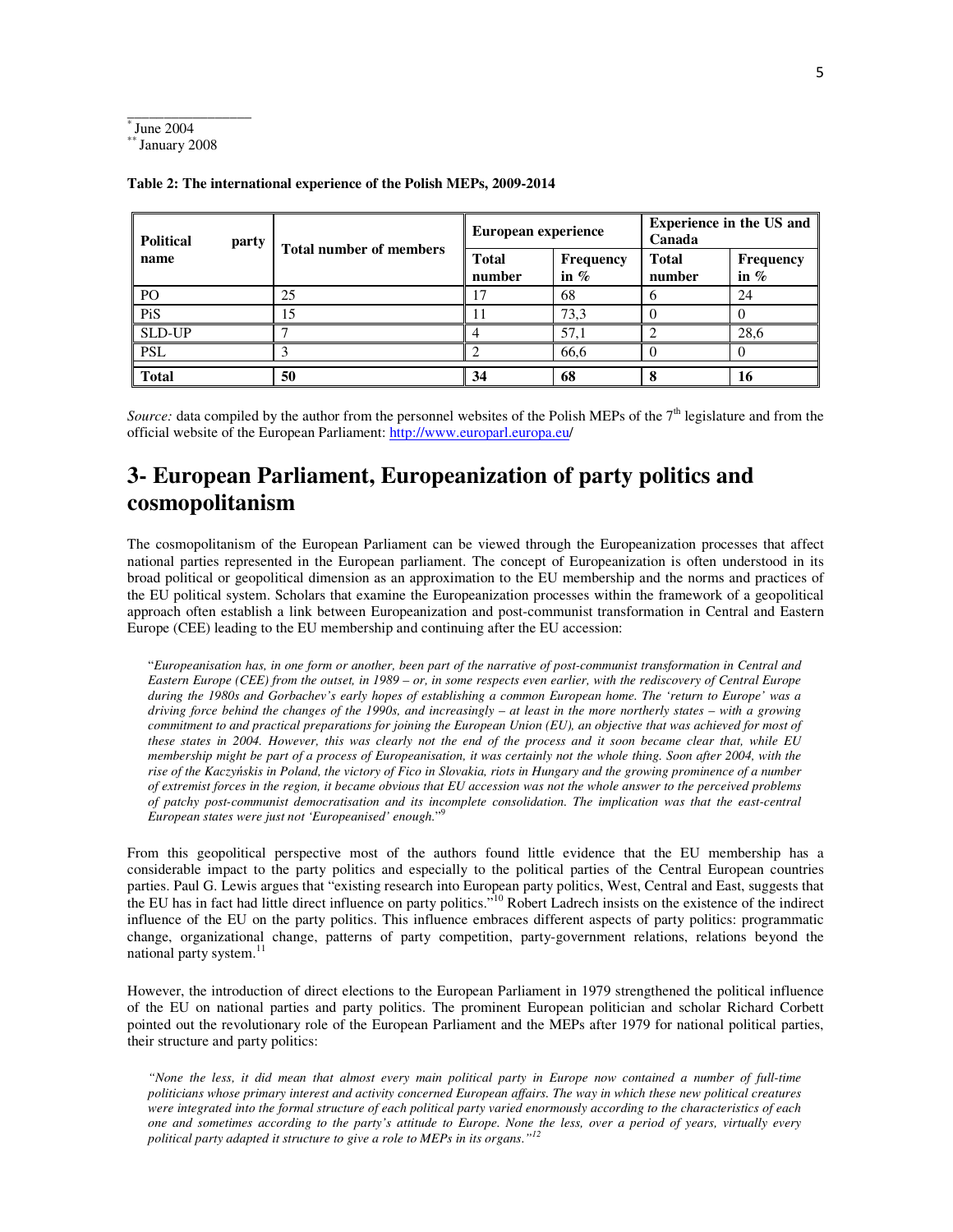It is possible to examine now the Europeanization processes operating in the party politics in the context of the European Parliament from a more sociological perspective. The MEPs are often recognized by their national parties as specialists in EU affairs. Providing an expertise in the EU politics to their national parties, the MEPs can influence the attitude of their national parties towards the EU and the European integration. The impact of the European integration on the party politics can be analysed through organizational changes into party structures. The MEPs are incorporated into party structures as so-called 'European policy specialists'.<sup>13</sup>

The role of national delegations at the European Parliament is not limited to the insertion of national party perspectives into transnational group deliberations. From the point of view of Europeanization processes it is worth noting that the MEPs included in the national delegations at the European Parliament serve as informational conduits in the reverse direction – between the EP and domestic political parties.<sup>14</sup> When the MEPs accomplish the function of informational conduit between the EP and the national political parties they contribute to the Europeanization of party politics. In other words the influence of the European Parliament contributes to a more cosmopolitan character of national parties represented at the European Parliament.

It is worth noting that the influence of the European Parliament and the MEPs on party politics is subtle and indirect. According to Richard Corbett, it is practically impossible to measure the influence of the MEPs on the European policies of their national parties. It is only possible to examine how MEPs are present both through formal structures and through general debate and dialogue within their national parties. The presence and input of the MEPs into national parties discussions must imply some influence especially for regionalist parties who consider the European Parliament to be more important that their national parliament.<sup>15</sup> However, even in major national parties MEPs exert a significant influence on their party's European policy. The example of the Labour Party' conversion to Europe which was fostered by Labour MEPs can confirm the importance of the MEPs influence on the European policies of their parties.<sup>16</sup> The MEPs can also exert an "informal individual impact" which operates from the outside of the formal party structures through writing articles in party newspapers, speaking at party meetings, briefing party spokesmen, publishing leaflets, socializing with party members, giving interviews and taking part in debates. <sup>17</sup>

The MEPs recognized as specialists in European affairs within their domestic political parties provide an expertise in the European affairs, influence the attitude of their parties to the EU and even tend to guide the European policies of their parties because in the EU political system the power is based in many areas on the knowledge and expertise.<sup>18</sup> The transmission of the European informational and networking "assets" of the MEPs to their domestic political parties is a part of the Europeanization of party politics.

# **4 – Socialization in the cosmopolitan environment of the European Parliament**

Speaking about the cosmopolitanism of the European parliament, it is important to take into account the socializing role of the European parliament for the MEPs independently of their political, professional and educational background. The learning of the European affairs by the MEPs takes place in the multicultural and cosmopolite environment of the European Parliament that offers multiple networking opportunities with the MEPs from different member States within the transnational political groups and parliamentary committees, as well as with the representatives of the EP administration and the European interest groups. However, the possibility of socializing capacities of the European institutions is still subject to debate in European studies due to some methodological problems. It would be useful to perceive the evolution of opinions and attitudes of individual MEPs in the European Parliament using qualitative research methods.

More than thirty years of the experience of transnational democracy at the European Parliament started a process of Europeanization of national political and especially parliamentary elites. In the EU political system the European Parliament is often considered to be a socializing and Europeanising machine for parliamentarians and politicians from different member states. Many scholars emphasised the changes of attitudes towards the EU and the European integration that affect a great number of the MEPs during their mandate at the European Parliament. Richard Corbett, himself a former MEP between 1996 and 2009, pointed out the existence of conversion of MEPs from hostility or indifference to support for European integration that can be explained by a process of socialization, a better acquaintance with European realities or career interest.<sup>1</sup>

Nevertheless, traditionally the EU scholars do not confirm the socializing role of the European parliament.<sup>20</sup> Mark N. Franklin et Susan E. Scarrow approve that MEPs, along with members of other institutions of the European Union, are more generally more pro-European than national political elites.<sup>21</sup> However, even this hypothesis is quite plausible, more pro-European attitudes of the MEPs in comparison with national parliamentarians can be explained by three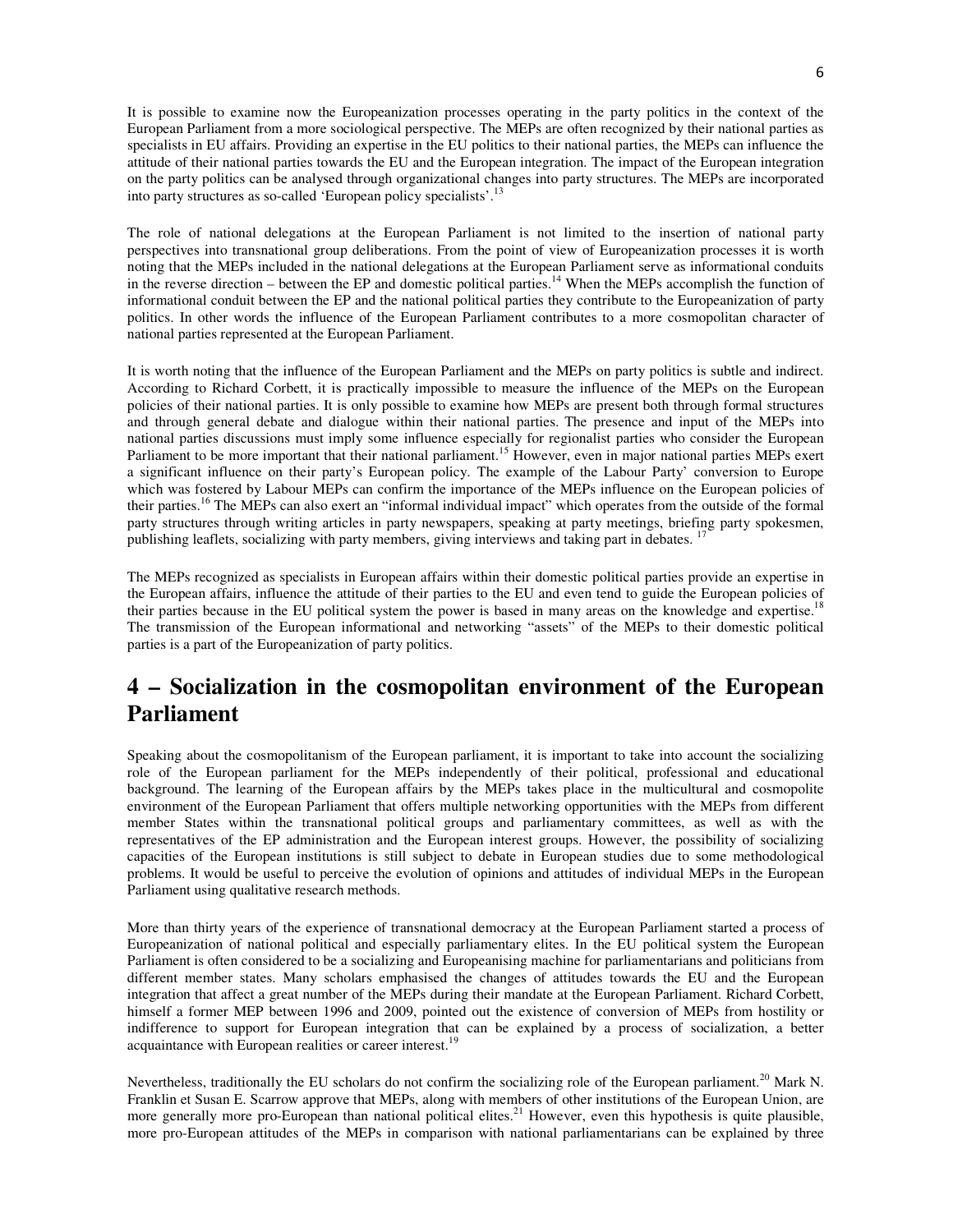possible sources: electoral bias, the self-selection of candidates for the European parliament, and the effects of holding office within the Parliament itself. $22$ 

The French anthropologist Marc Abélès describes the socialization of the new MEPs as a complicated and stressful process even for those interested in the European affairs as the novices at the European Parliament do not know "the rules of play".<sup>23</sup> The learning of legislative procedures, internal administrative rules and even unwritten rules or customs can be acquired by the novices only in the daily parliamentary practice at the European Parliament. The transnational political groups play a crucial role in the process of socialization of the MEPs. However, in practice the links of newly elected MEPs with their national delegations are more important for their socialization than with their transnational political group. Within the transnational political groups especially with a great number of members like the European People's Party (EPP) or the Progressive Alliance of Socialists and Democrats (S&D) nobody knows novices from different member states except the famous political figures. Within the national delegation more experienced MEPs can transfer their experience and expertise to the newly elected MEPs.<sup>24</sup> The specialisation in a parliamentary "dossier" is an important stage of the socialisation process. The newly elected MEPs acquire a specialisation either during their studies and previous professional career or thanks to a learning process within parliamentary committees.

In the framework of my PhD thesis I examined the process of socialization of the Polish MEPs of the  $6<sup>th</sup>$  legislature (2004-2009). As all the Polish MEPs were novices in 2004 at the European Parliament, the national delegations were not able to contribute to the socialisation process of the Polish MEPs. However, their relatively rapid and successful socialisation in the European Parliament was guaranteed by a cosmopolitan environment of the European Parliament that provides constantly diverse opportunities to interact and communicate with politicians from different member states as well as with a multicultural administration of the European Parliament during the meetings of transnational political groups and parliamentary committees as well as in the cosmopolite context of the daily life of the European Parliament. The socialisation of the Polish MEPs was also operated through the acquisition of the new political roles and specialisation in parliamentary "dossiers".

Even if there is no certainty about the socializing power of the European parliament which may contribute to developing positive attitudes towards the European integration among the most of the MEPs, it is possible to suppose that the internal organisation and functioning of the European Parliament provoke a rise of cosmopolitan attitudes among its members. The MEPs are not necessarily becoming more pro-European politicians but in many cases more cosmopolite.

## **Conclusion**

As the European Parliament is becoming more powerful and important actor in the political system of the EU, the cosmopolitanism of the European Parliament and its prerequisites for forming in the foreseeable future a cosmopolitan community among the MEPs contributes to the construction of the EU as a post-national and to the gradual decrease of importance of national political structures and national identities.

## **Notes**

 $\overline{a}$ 

<sup>&</sup>lt;sup>1</sup> HIX Simon et LORD Christopher, *Political Parties in the European Union*, London, Macmillan, 1997, p.128.

<sup>2</sup> JUDGE David et EARNSHAW David, *The European Parliament,* New York, Palgrave Macmillan, 2003, p. 129.

<sup>&</sup>lt;sup>3</sup> Author interviews with Jacek SARYUSZ-WOLSKI and Jan OLBRYCHT, November 2005.

<sup>4</sup> FURMAN Wojciech, « Regional dailies on the activities by the Podkarpacie deputies to the European Parliament », *Polityka i*  Społeczeństwo, n°7, 2010, pp.37-38.<br><sup>5</sup> BEAUVALLET Willy, MICHON Sébastien, « L'institutionnalisation inachevée du Parlement européen. Hétérogénéité nationale,

spécialisation du recrutement et autonomisation. », *Politix,* Vol. 23, n° 89, 2010, p. 153, p. 161.

<sup>6</sup> *Ibid.,* pp. 153-154.

<sup>7</sup> *Ibid.,* p. 155.

<sup>8</sup> *Ibid.,* p. 170.

<sup>9</sup> LEWIS Paul G., "Europeanisation and Party Politics in Central and Eastern Europe", *Sonderforschungsbereich 580 Mitteilungen*, Heft 37, Januar 2011, p. 6.

<sup>10</sup> *Ibid.,* p. 7.

<sup>&</sup>lt;sup>11</sup> LADRECH Robert, "Europeanization and political parties", *Living Reviews in European Governance*, Vol. 4, n° 1, 2009, pp.8-9.

<sup>12</sup> CORBETT Richard, *The European Parliament's Role in Closer EU Integration,* London, Macmillan, 1998, p. 70.

<sup>&</sup>lt;sup>13</sup> SZCZERBIAK Aleks, BIL Monika, "When in doubt, (re-)turn to domestic politics? The non-impact of the EU on Polish party politics", *European Parties Elections and Referendums Network Working Paper*, n° 20, May 2008, p.7.

<sup>14</sup> JUDGE David et EARNSHAW David, *The European Parliament,* New York, Palgrave Macmillan, 2003, pp. 145-146.

<sup>15</sup> CORBETT Richard, *The European Parliament's Role in Closer EU Integration,* London, Macmillan, 1998, p. 73.